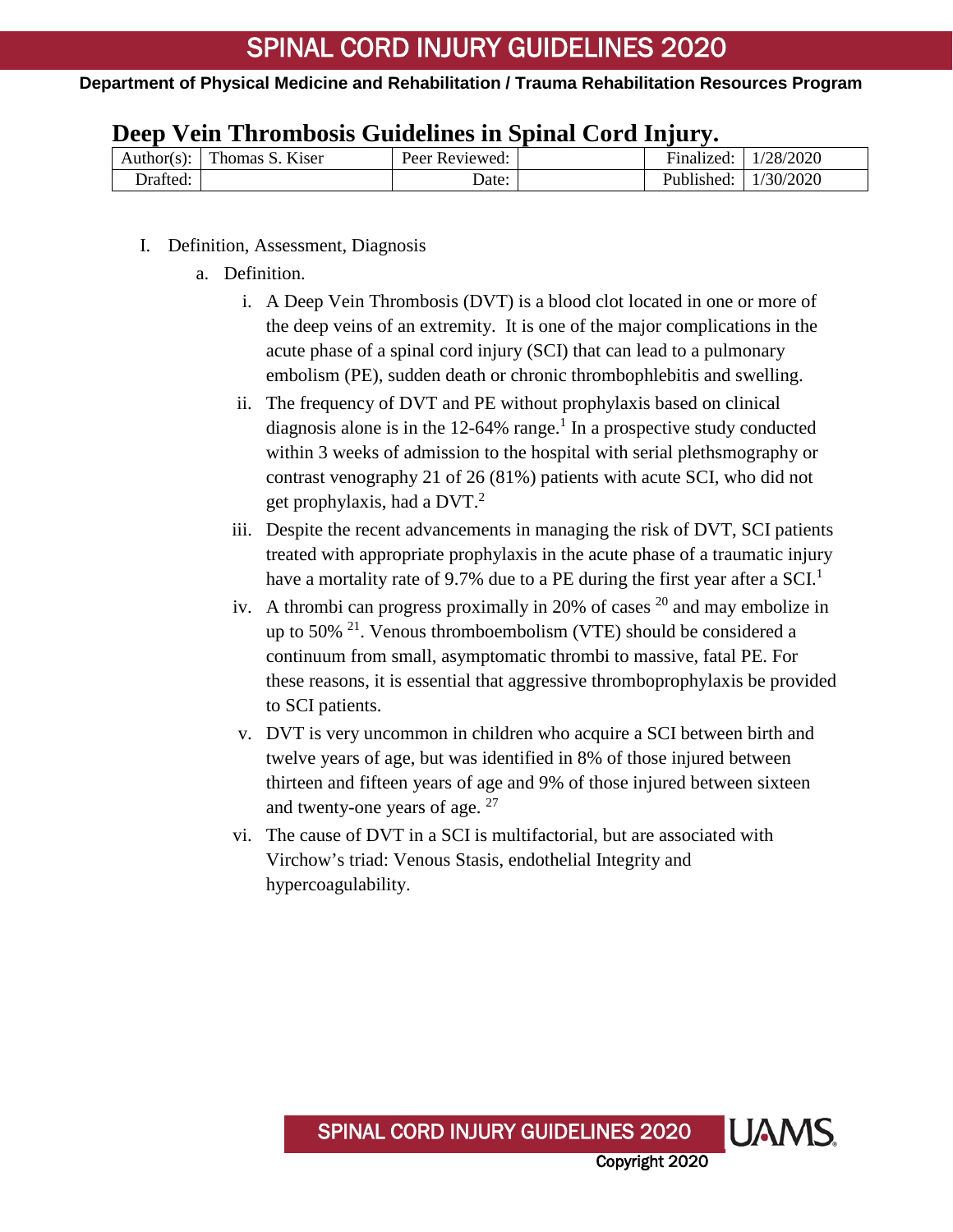### **Department of Physical Medicine and Rehabilitation / Trauma Rehabilitation Resources Program**

## **1. Venous Stasis**

- a. Immobility a 10-fold increase in the DVT risk of a paretic leg in stroke compared with the nonparetic leg.  $3$
- b. Loss of sympathetic input to vasoconstrict blood vessels.
- c. Increase in venous flow resistance. 4
- d. Anticoagulation alone may not be enough and multiple mechanical methods of VTE prophylaxis are advocated. 5

# **2. Endothelial Integrity**

- a. Decreased fibrinolytic reactivity (which is closely related to endothelial integrity),
- b. Increased D-dimer level,
- c. Impaired rhythmical circadian variations in fibrinolytic parameters possibly secondary to a deregulated autonomic nervous system. 4,6
- d. Decrease in fibrinolysis may explain the increased proximal migration of DVTs<sup>6</sup>, persistence and recurrence of VTEs despite adequate anticoagulation 7 and low rates of venous recanalization in the SCI population. <sup>8</sup>

# **3. Hypercoagulability**

- a. Documented changes to coagulation include an increase in:
	- i. Platelets and platelet aggregation (returns to normal in later stages of injury)
	- ii. factor VIII,
	- iii. vWF,
	- iv. fibrinogen,
	- v. euglobulin clot lysis time,
	- vi. plasma alpha-1 antitrypsin activity, and antigen concentration. 4,6
- b. The following are decreased:
	- i. plasma alpha-2 antiplasmin antigen concentration and
	- ii. total antiplasmin activity.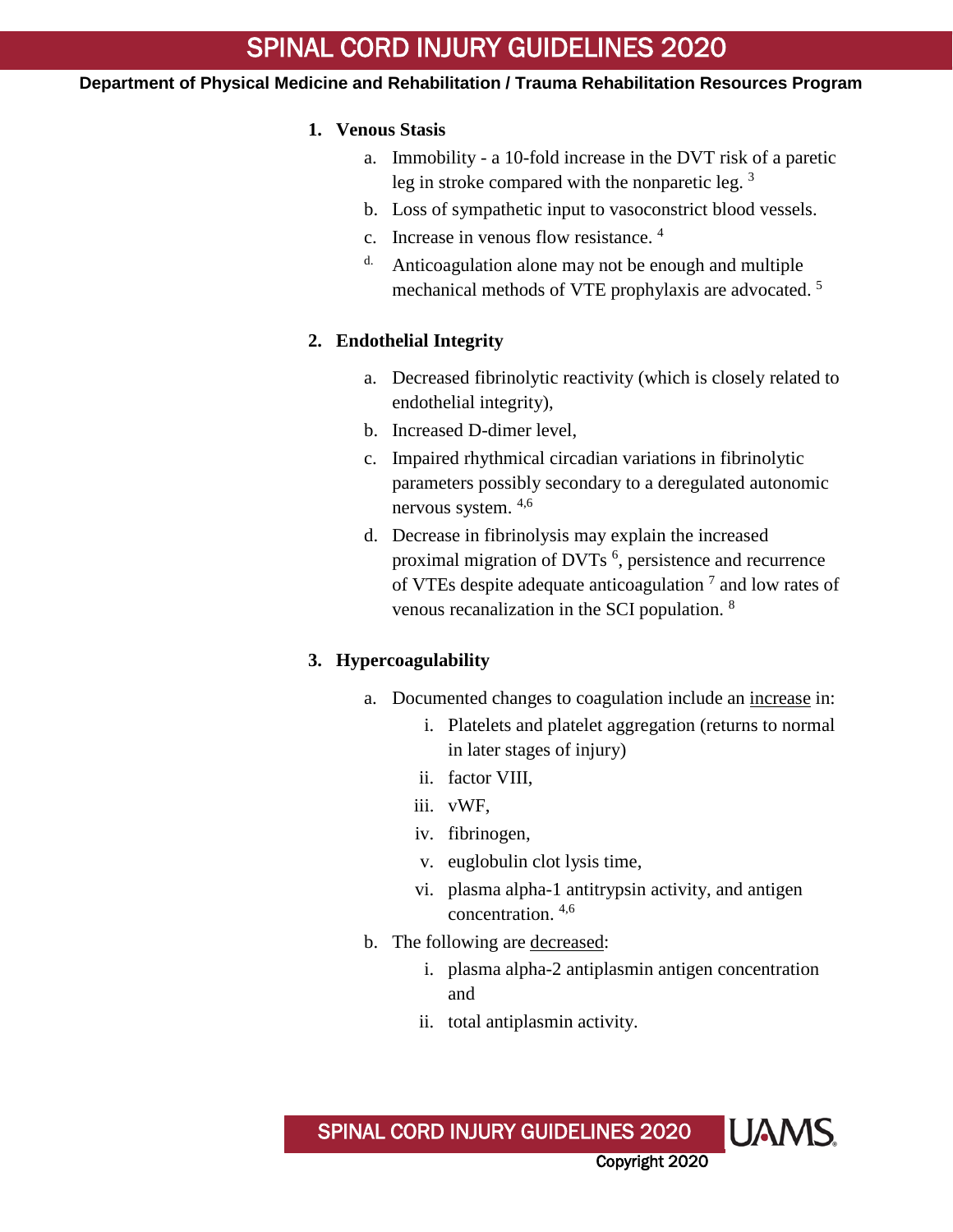- c. The pathophysiology has not been fully determined, but many of them are felt to be related to neurohormonal factors induced by the SCI. 4,6
- vii. Risk factors:
	- 1. Bed rest (venous stasis)
	- 2. Tobacco smoking (hypercoagulability)
	- 3. COPD during acute Exacerbation (venous stasis, hypercoagulability)
	- 4. Surgery (esp. TKA (2.4%) and THA (3.4%))
	- 5. Trauma (vessel injury)
	- 6. Cancer (hypercoagulability)
	- 7. Pregnancy (venous stasis)
	- 8. Obesity (venous stasis)
	- 9. Estrogen treatment (hypercoagulability)
	- 10. Hx of DVT (all 3)
	- 11. Anticardiolypin antibodies (hypercoagulability)
	- 12. Factor V Leiden Mutation (hypercoagulability)
	- 13. **Protein C and Protein S deficiency (hypercoagulability)**
	- 14. Antithrombin III deficiency (hypercoagulability)

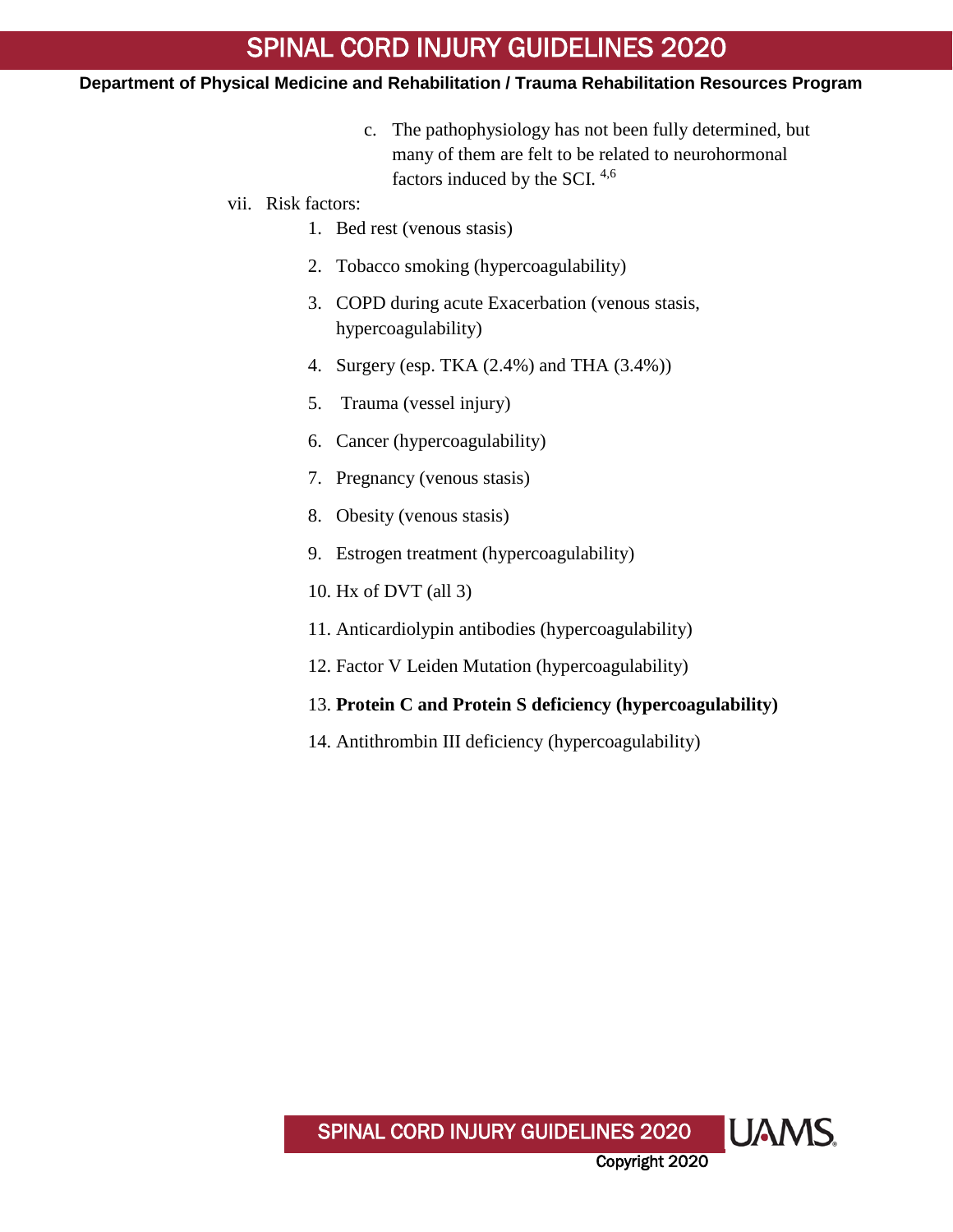- viii. Risk factors that are additive to SCI risks<sup>9</sup>
	- 1. Advanced age
	- 2. Male gender
	- 3. Level of injury (paraplegia  $(6.3\%)$  > tetraplegia $(3.4\%)^{22}$ )
	- 4. Completeness of injury (motor complete (AIS A) > motor incomplete (AIS B, C, D)<sup>23</sup>)
	- 5. History of thrombosis prior to  $SCI Six$  fold higher risk  $^{24}$
	- 6. Lower extremity fracture
	- 7. Dehydration
	- 8. Flaccid paralysis
	- 9. Obesity
	- 10. Delayed thromboprophylaxis: start of thromboprophylaxis within two weeks after injury was strongly associated with reduced risk of VTE in SCI compared with a delayed start-Odds Ratio 0.2.<sup>16</sup>
	- 11. Estrogen therapy
	- 12. Pregnancy
	- 13. Heterotopic ossification
	- 14. Various comorbidities: cancer, congestive heart failure, chronic obstructive pulmonary disease, and diabetes mellitus
- b. Assessment
	- i. Signs and Symptoms:
		- 1. Unexplained Fever
		- 2. Unilateral leg pain or erythema
		- 3. Sudden onset of hypotension, tachycardia, chest pain, arrhythmia or hypotension

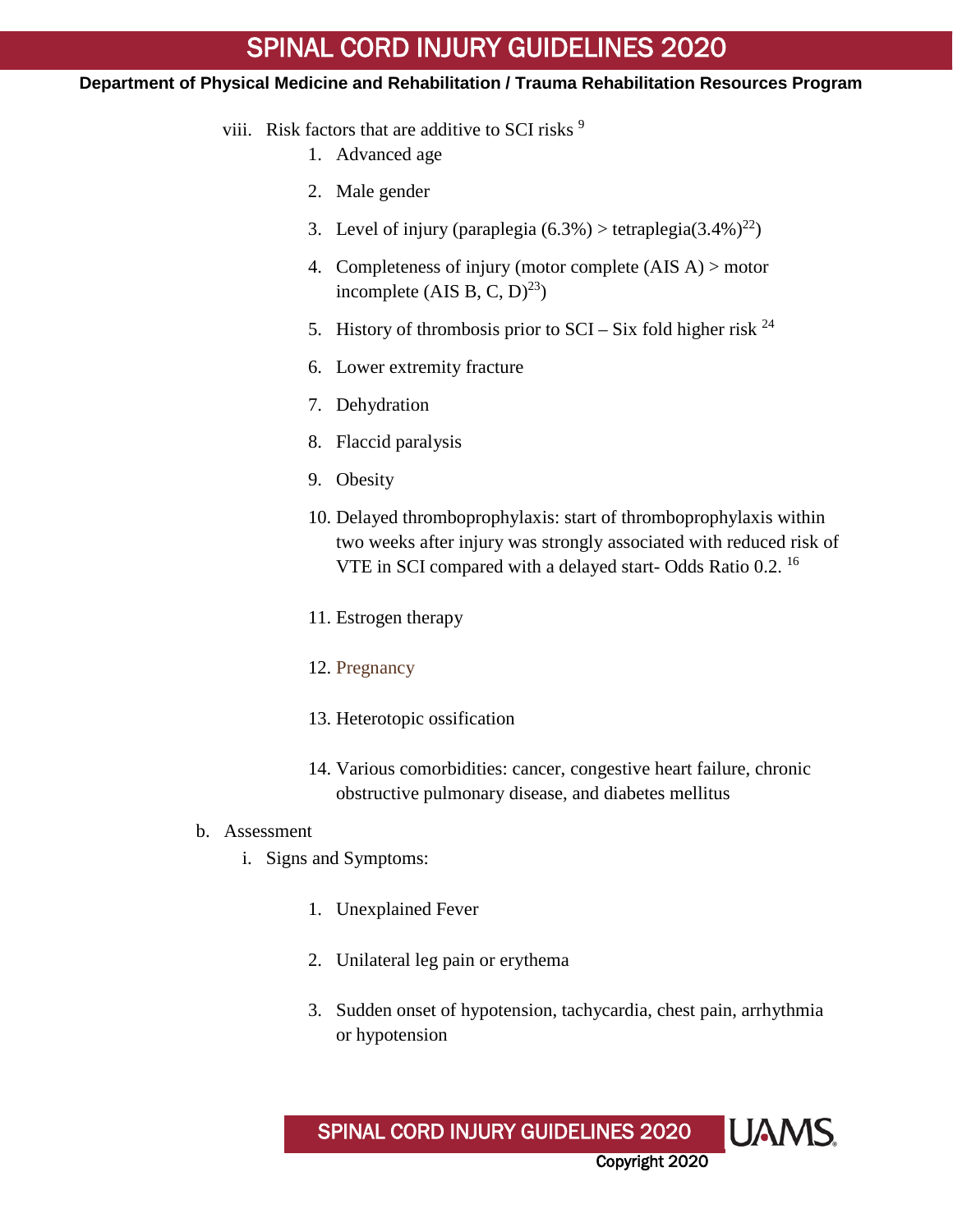#### **Department of Physical Medicine and Rehabilitation / Trauma Rehabilitation Resources Program**

- 4. Unilateral leg swelling, 2 cm circumference difference
- ii. Rule out other causes of symptoms
	- a. Vascular System
		- i. Hematoma
	- b. Infectious
		- i. Cellulitis
		- ii. Osteomyelitis
	- c. Oncologic
		- i. Osteosarcoma
		- ii. Osteochondroma
	- d. Orthopedic
		- i. Heterotopic ossification
		- ii. Fracture
- c. Diagnosis
	- i. Diagnosis of DVT:
		- a. Clinical diagnostic signs are: leg swelling difference of 2-3 cm in diameter; + Homan's sign – pain with dorsiflexion of the foot (SCI sensation impaired)
		- b. Elevated d-dimer, sensitive but not specific and elevated with acute inflammation due to surgery, trauma and UTI
		- c. Venous duplex Doppler ultrasound is clinical choice but relatively low sensitivity for proximal imaging (29%) and for both proximal and distal imaging (18.2%) in patients in the acute stage after SCI is a concern.
		- d. Contrast venography of the lower limbs is considered the gold standard for diagnosis of DVT, but its invasive nature, potential complications, technical issues, and costs preclude its routine use.
		- e. CT or MR venography could overcome the limitations of the ultrasonographic diagnosis of DVT, but technical refinement is required prior to their use in clinical practice.
		- f. Impedance plethysmography can be used to diagnose DVT by detecting increased venous outflow resistance in the deep veins of the lower limbs, but its use has been discontinued in many centers due to its relatively low sensitivity for detecting proximal-vein DVT (66%).

Copyright 2020

**UAMS** 

SPINAL CORD INJURY GUIDELINES 2020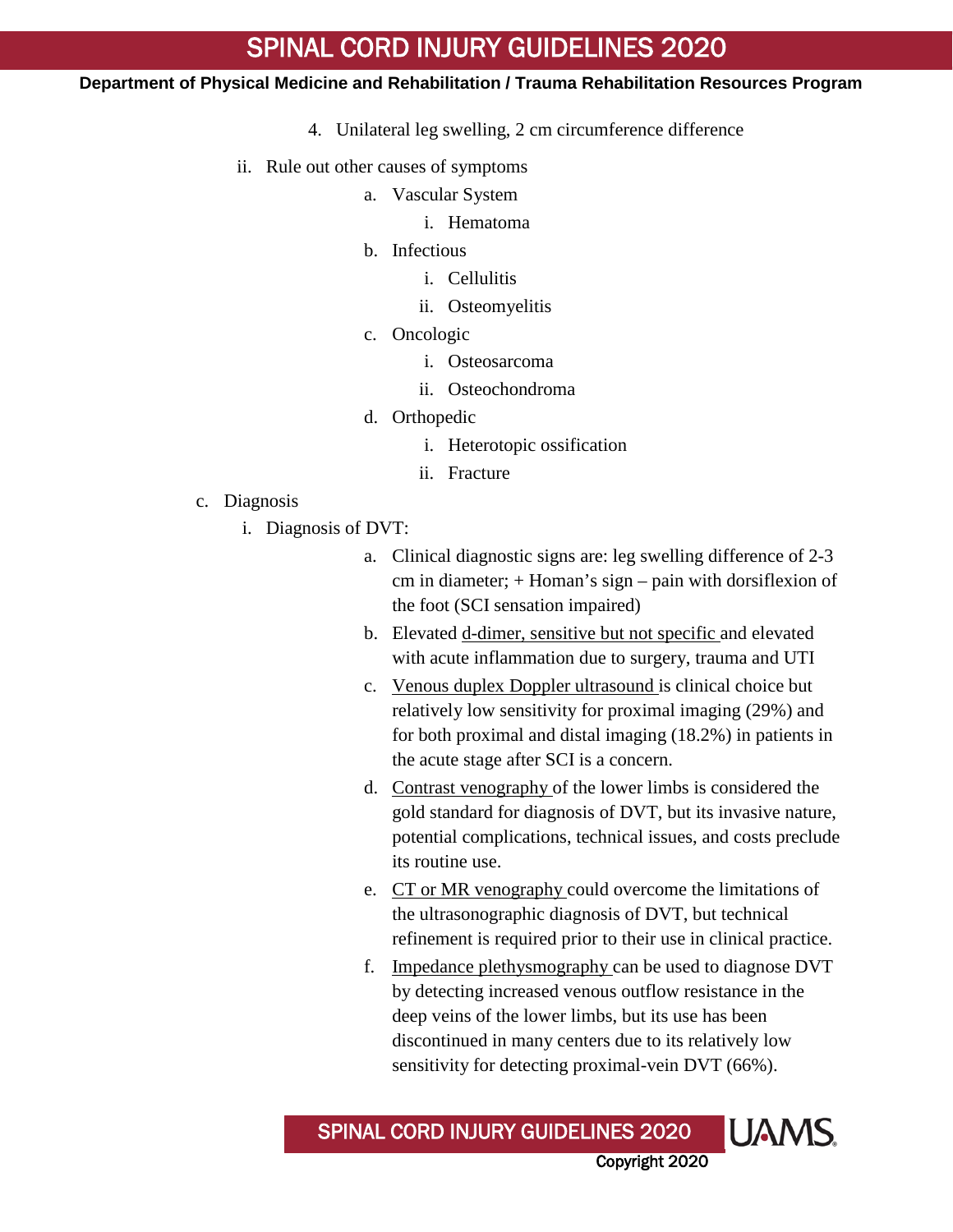- g. Nuclear medicine techniques such as  $111$ In-labeled platelet scintigraphy, <sup>99m</sup>Tc–labeled platelet glycoprotein IIb/IIIa receptor antagonist, and <sup>125</sup>I-labeled fibrinogen are not currently used in clinical practice because they are costly and are not advantageous in terms of accuracy in comparison with other diagnostic tests.<sup>10</sup>
- h. In a systematic review, Goodacre and colleagues  $11$  studied the diagnostic role of noninvasive tests for proximal DVT and isolated calf DVT in patients with clinically suspected DVT and in high-risk asymptomatic patients (i.e. SCI). The authors concluded the most cost-effective diagnostic strategies were:
	- i. Wells prediction score,
	- ii. D-dimer test, and
	- iii. Ultrasonography
- ii. Diagnosis of PE:
	- a. Most common symptoms: Dyspnea, Pleurisy, Cough, hemoptysis
	- b. Simplified Wells Score
		- i. Clinical signs of DVT
		- ii. Heart rate  $> 100$  beats/min
		- iii. Recent surgery or immobilization
		- iv. Previous PE or DVT
		- v. Hemoptysis
		- vi. Cancer
		- vii. Alternative diagnosis less likely than PE
	- c. Computed Tomography pulmonary angiography
	- d. Ventilation/perfusion (V/Q) scanning
- II. Management and Treatment Recommendations
	- a. Management/treatment recommendations
		- i. DVT Prophylaxis <sup>16</sup>
			- a. Avoid use of oral vitamin K antagonists (warfarin) acutely due to bleeding risk, need for procedures and difficult adjusting dose

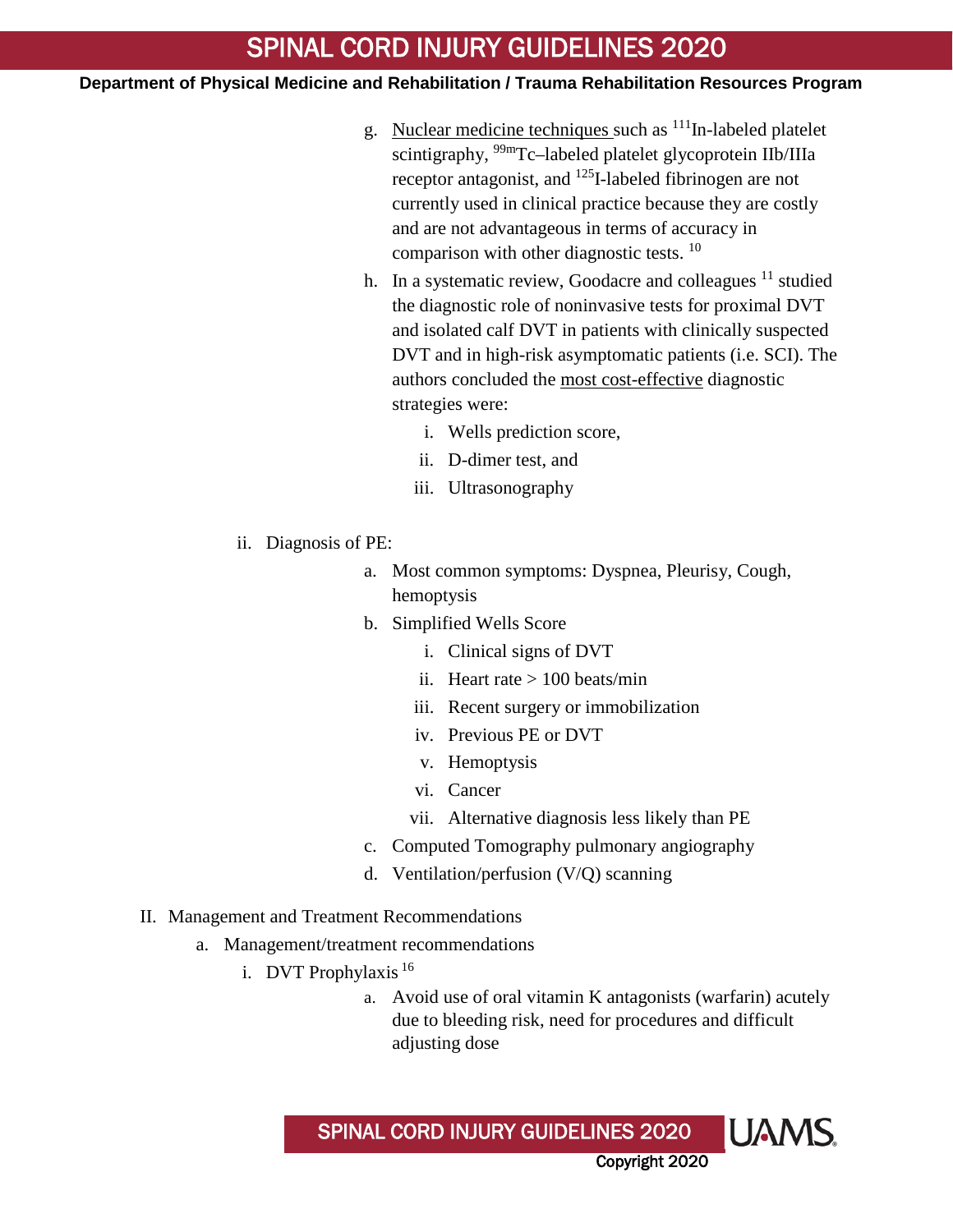- b. Start LMWH as soon feasible and safe and if delayed for bleeding risk, assess risk daily and start once risk vs benefit is in acceptable range, It is safe at 24 hours and should be started by 72 hours if possible. 28,29, 30
- c. Consider use of direct oral anticoagulants (DOAC) during the rehabilitation phase of recovery.
- d. Use Mechanical prophylaxis in children with SCI of all ages and anticoagulant prophylaxis in adolescents with SCI.
- e. Do not screen asymptomatic patients for DVT with Doppler Ultrasound (DUS), routinely.
	- i. DUS in asymptomatic patients is neither as specific or as sensitive as it is with symptomatic patients.
	- ii. Clinical significance is uncertain as there does not appear to be increased risk of PE or symptomatic DVT in these patients and there is increased risk of treatment side effects and costs of treatment.
	- iii. Cost of DUS is not insignificant.
	- iv. May be considered if associated with high risk factors, such as older age and more severe SCI. <sup>32</sup>
- f. Do not use of prophylactic IVC filters in SCI patients:
	- i. Evidence supporting filter benefit (reduction in PE or mortality) is absent,
	- ii. Complication rates associated with filter use exceed the rates of the disease that filters are designed to prevent,
	- iii. Current filters are not safe when left in place for the long term, and there are enormous, unjustified costs associated with these devices.

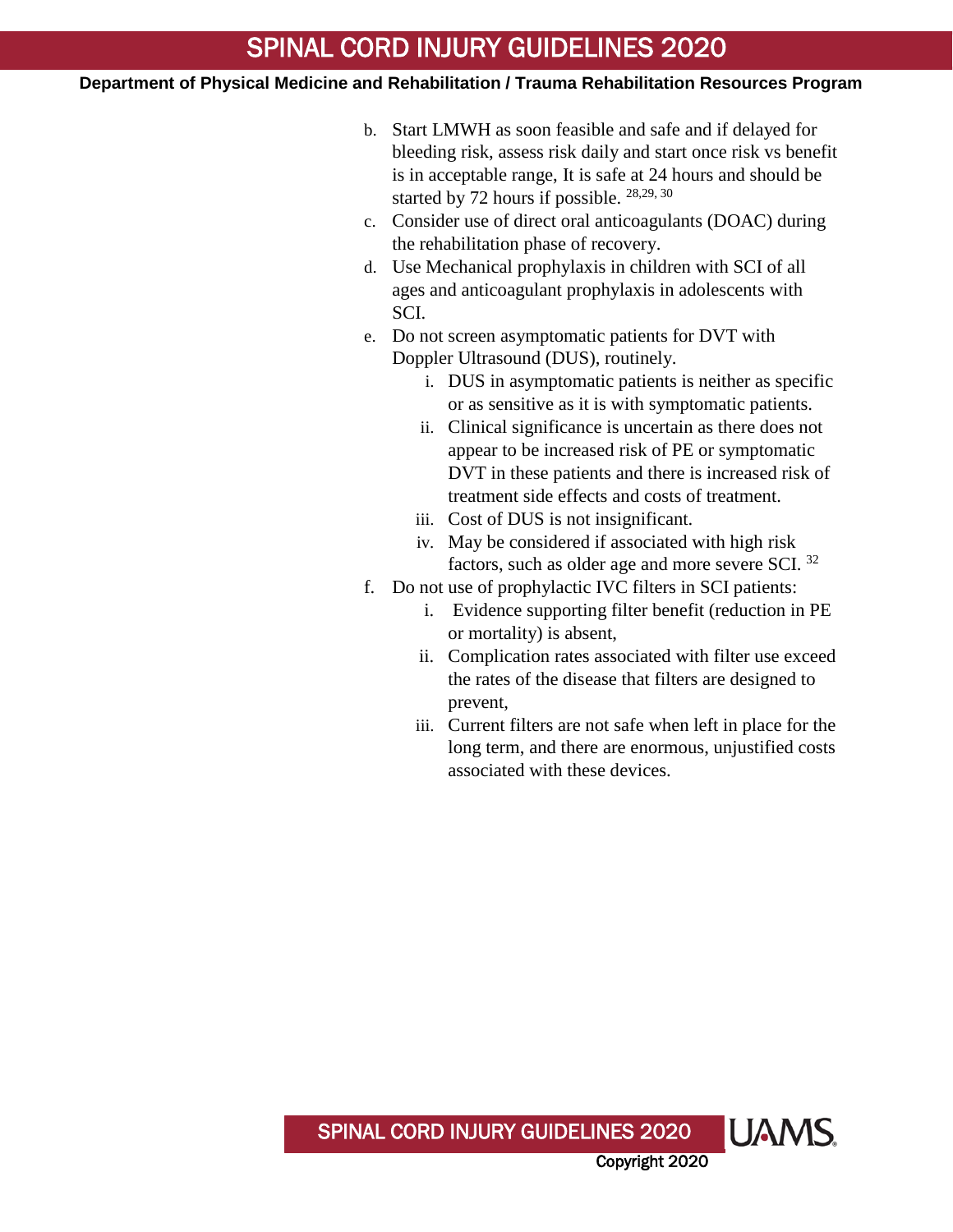- ii. DVT treatment:
	- a. There is good evidence that enoxaparin, administered subcutaneously, is safe, cost-effective, and less laborintensive than intravenous heparin for acute DVTs post-SCI. <sup>12</sup>
	- b. New oral anticoagulants (DOACs) rivaroxaban (Xarelto), dabigatran (Pradaxa), and apixaban (Eliquis) all are effective and safe, but data in older and sicker patients are limited.<sup>13</sup>
	- c. Oral vitamin K antagonists (warfarin)
- iii. PE Treatment:
	- a. Thrombolytic therapy if PE with severe cardiopulmonary compromise 15
		- i. Lower rate of all cause mortality (OR 0.53)
		- ii. Greater risks of major bleeding (OR 2.73) and ICH (OR 4.63)
		- iii. Bleeding risk less if patient  $\langle$  = 65 (OR 1.25)
	- b. Low-molecular weight heparin (LMWH)
	- c. Oral vitamin K antagonists (warfarin)
	- d. New oral anticoagulants (DOACs) rivaroxaban (Xarelto), dabigatran (Pradaxa), and apixaban (Eliquis) all are effective and safe.
- b. Restrictions:
	- i. Early mobilization and passive exercise should be initiated ASAP once the patient is medically and surgically stable.
	- ii. If documented DVT, mobilization and exercise of the lower extremities can cause migration of the DVT proximally, but there are no good studies to provide guidance. Therefore, mobilization and exercise should resume when the clinical team feels it is safe.
	- iii. Heparin Induced Thrombocytopenia (HIT) is an immune-mediated reaction to UFH and LMWH. Incidence 5% of post-surgical patients and 0.6% of non-surgical patients exposed to heparin. Decreased risk with LMWH noted in one hospital study<sup>17</sup>
		- 1. Drop in platelet count of 30-50% within 5-10 days of heparin exposure or in 1-2 days after re-exposure. ~10% can be above 150K.

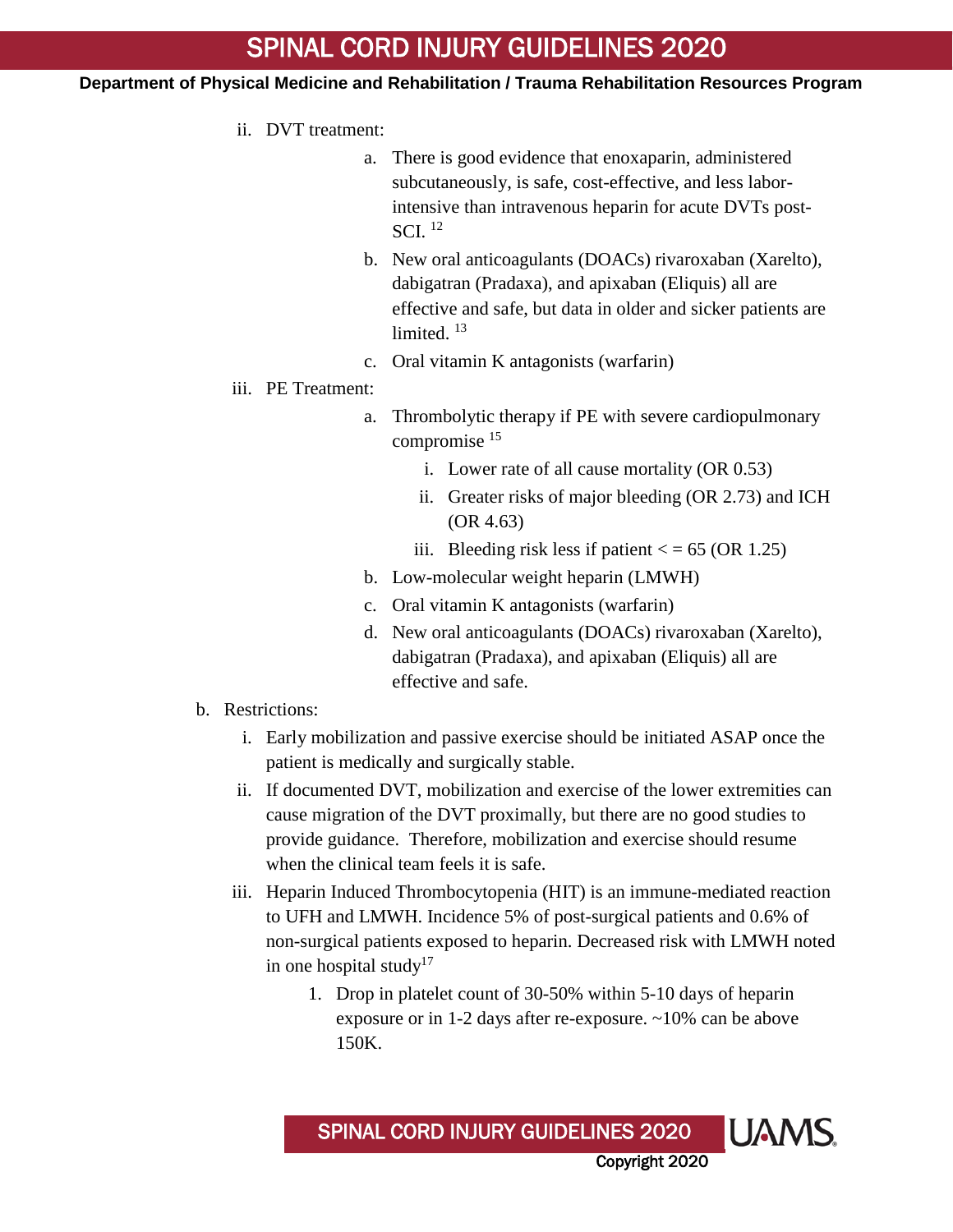- 2. Hyper-coagulable condition associated with a 5% per day risk of thrombosis. Thrombosis in up to 60% of patients and can precede thrombocytopenia.
- 3. Stop Heparin, start argatroban (IV) or possibly fondaparinux(sq). 30 days of anticoagulation if no thrombosis or 3 months if associated with thrombosis.
- c. Major outcomes:
	- i. Use of LMWH started within 24 hours of a SCI in acute care appears to be safe and effective.<sup>28</sup>
	- ii. Risk of recurrent venous thromboembolism was higher with UFH-Vitamin K antagonist combination compared to LMWH –Vitamin K antagonist combination 1.42 Hazard Ratio  $14$ 
		- a. UFH –Vitamin K antagonist combination 1.84%
		- b. LMWH Vitamin K antagonist combination 1.30%
	- iii. Major bleeding events during 3 months of anticoagulation
		- a. LMHW Vitamin K antagonist combination 0.89%
		- b. Rivaroxaban (direct Factor Xa inhibitor) 0.49%
		- c. Apixaban (direct Factor Xa inhibitor) 0.28%

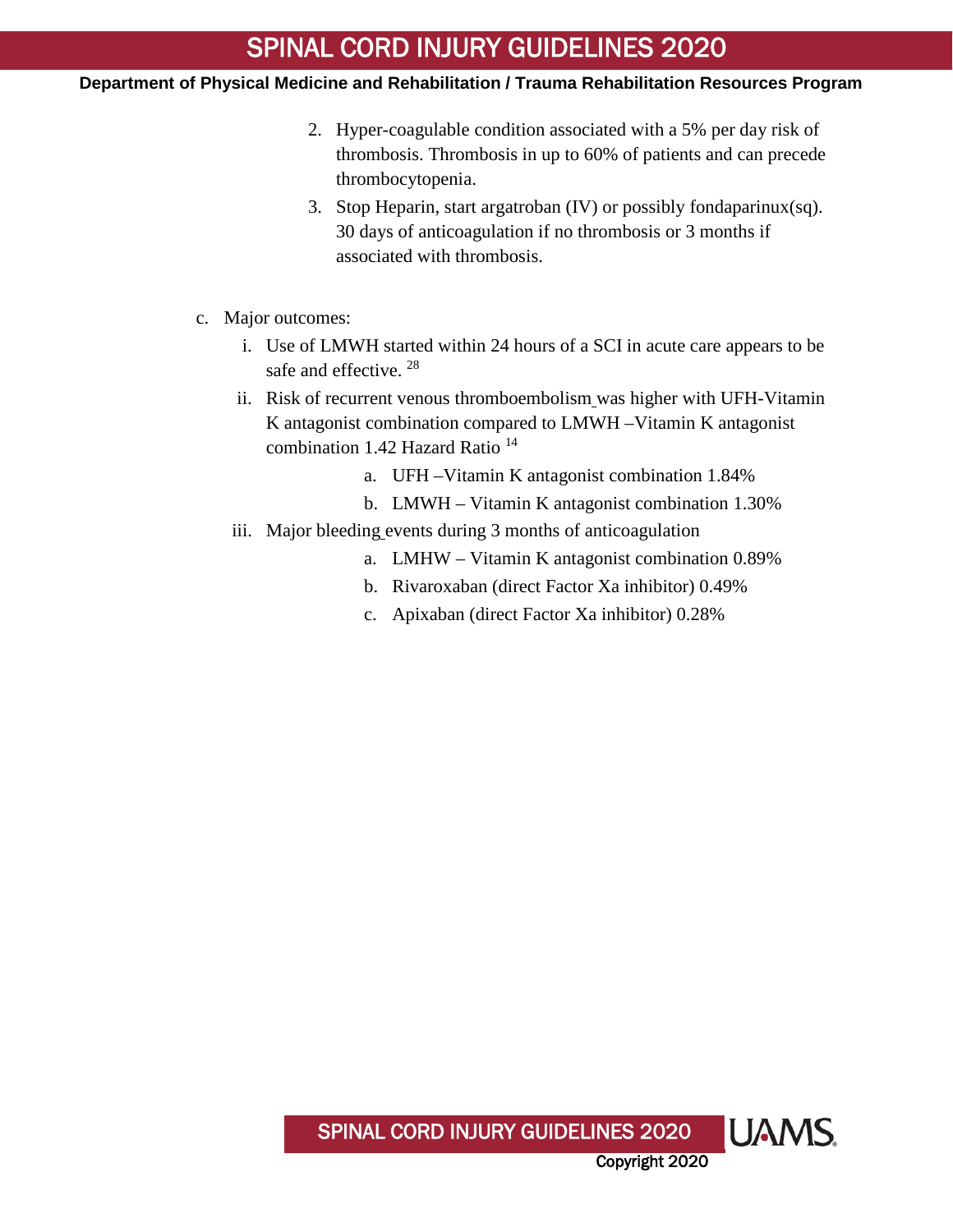- III. Prevention and Education <sup>16</sup>
	- a. Compression hose or pneumatic devices should be applied to the legs of all SCI patients as soon as feasible if not contraindicated by leg injury:
		- i. Knee or thigh length.
		- ii. Single or sequential chamber compression
		- iii. Effectiveness enhanced in combination with other antithrombotic agents
	- b. Thrombo-prophylaxis with LMWH should be started in acute care as soon as there is no signs of active bleeding.
	- c. Active and Passive ROM reduce venous stasis but questionable benefit.
	- d. Elevation of legs in bed or wheelchair can increase blood flow
	- e. Gradient elastic stockings (TED) can be helpful but need to be worn continuously to be effective.
	- f. Electrical Stimulation of calf muscles enhances venous flow and velocity but limited utility in SCI due to sensation in incomplete SCI and need for continuous use.
	- g. External Pneumatic compression devices
		- i. Thigh and calf
		- ii. Calf
		- iii. Foot only
	- h. IVC filter indicated for the following reasons: (note: not a substitute for thromboprophylaxis)  $^{16}$ 
		- i. Failed anticoagulant prophylaxis
		- ii. Contraindication to anticoagulation (active or potential bleeding sites)
		- iii. Complete motor paralysis due to lesions in the high cervical cord  $(C2, C3)$ with poor cardiopulmonary reserve, or with thrombus in IVC despite adequate anticoagulation.
		- iv. Shown to decrease the risk of PE acutely (1.1% vs 4.8%) but increase the risk of recurrent DVT at two years (20.8% vs 11.6%) No difference in Mortality rate  $(2.5\%)$ . <sup>18</sup>
	- i. Use either LMWH or Direct over unfractionated heparin if no active bleeding as there is a fortyfold greater risk of heparin-induced thrombocytopenia (HIT) with unfractionated heparin <sup>25</sup>.
	- j. Continue thromboprophylaxis for 8 weeks in SCI with limited mobility, majority of new episodes of VTE are found during the first two weeks after injury, with a substantial decrease after eight weeks after injury <sup>24,26</sup>.
	- k. The specific duration should be individualized, taking into consideration the level and completeness of the SCI, concomitant injuries and medical conditions,

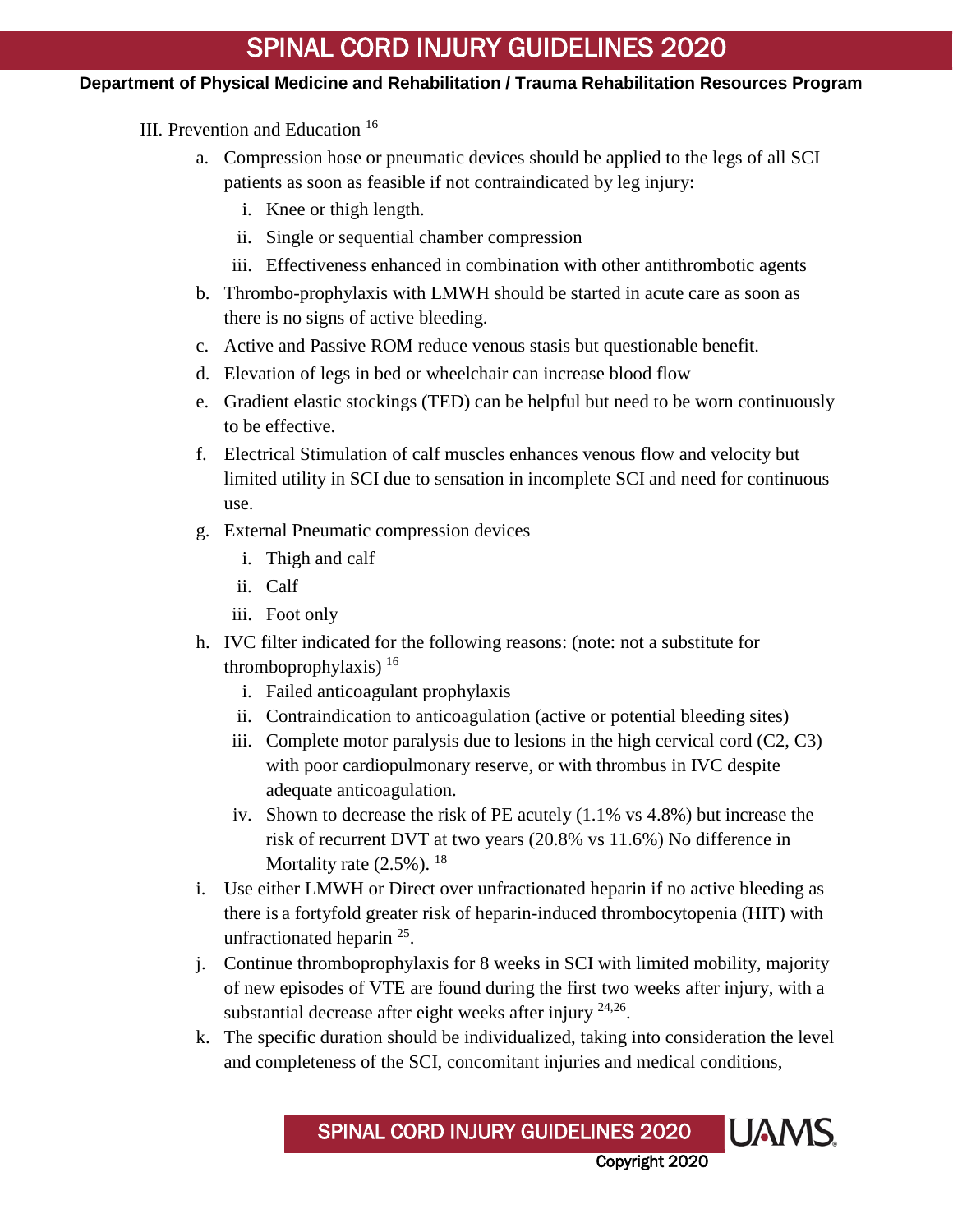## **Department of Physical Medicine and Rehabilitation / Trauma Rehabilitation Resources Program**

bleeding risk, functional status, and feasibility. Factors suggesting longer duration are motor complete injuries, lower-extremity fractures, older age, previous VTE, cancer, and obesity. Some Guidelines recommend 12 weeks. <sup>31</sup>

- l. DVT prophylaxis should be instituted as soon as feasible and bleeding risk is low.
- m. LMWH should be held on the morning of surgery and resumed within 24 h following surgery.  $19$
- n. Reinstitution of DVT Prophylaxis:
	- i. Chronic SCI if they are immobilized with bed rest for a prolonged period.
	- ii. Readmitted for medical illness or altered medical condition.
	- iii. Undergoing surgical procedures.
- o. Education: Patients, family members and significant others should be educated to take prevent measures and to recognize DVTs.

*This guideline was developed to improve health care access in Arkansas and to aid health care providers in making decisions about appropriate patient care. The needs of the individual patient, resources available, and limitations unique to the institution or type of practice may warrant variations.*

# **Guideline Developers**

Guideline developed by Thomas S. Kiser, MD, in collaboration with the TRIUMPH team led by Thomas S. Kiser, MD, and Rani H Lindberg, MD.

## **Selected References**

- 1. Furlan JC, Fehlings MG: Role of screening tests for deep venous thrombosis in asymptomatic adults with acute spinal cord injury: an evidence-based analysis. Spine 32:1908–1916, 2007.
- 2. Geerts WH, Code KI, Jay RM, et al: A prospective study of venous thromboembolism after major trauma. N Engl J Med 331:1601–1606, 1994.
- 3. Brandstater ME, Roth EJ, Siebens HC. Venous thromboembolism in stroke: literature review and implications for clinical practice. Arch Phys Med Rehabil. 1992;73(suppl 5): S379–S391.
- 4. Bravo G, Guizar-Sahagun G, Ibarra A, Centurion D, Villalon CM. Cardiovascular alterations after spinal cord injury: an overview. Curr Med Chem Cardiovasc Hematol Agents. 2004; 2:133–148.
- 5. Merli GJ, Crabbe S, Doyle L, Ditunno JF, Herbision GJ. Mechanical plus pharmacological prophylaxis for deep vein thrombosis in acute spinal cord injury. Paraplegia. 1992;30: 558–562.
- 6. Miranda AR, Hassouna HI. Mechanisms of thrombosis in spinal cord injury. Hematol Oncol Clin North Am. 2000;14: 401–416.
- 7. Yelnik A, Dizien O, Bussel B, et al. Systematic lower limb phlebography in acute spinal cord injury in 147 patients. Paraplegia. 1991;29:253–260.

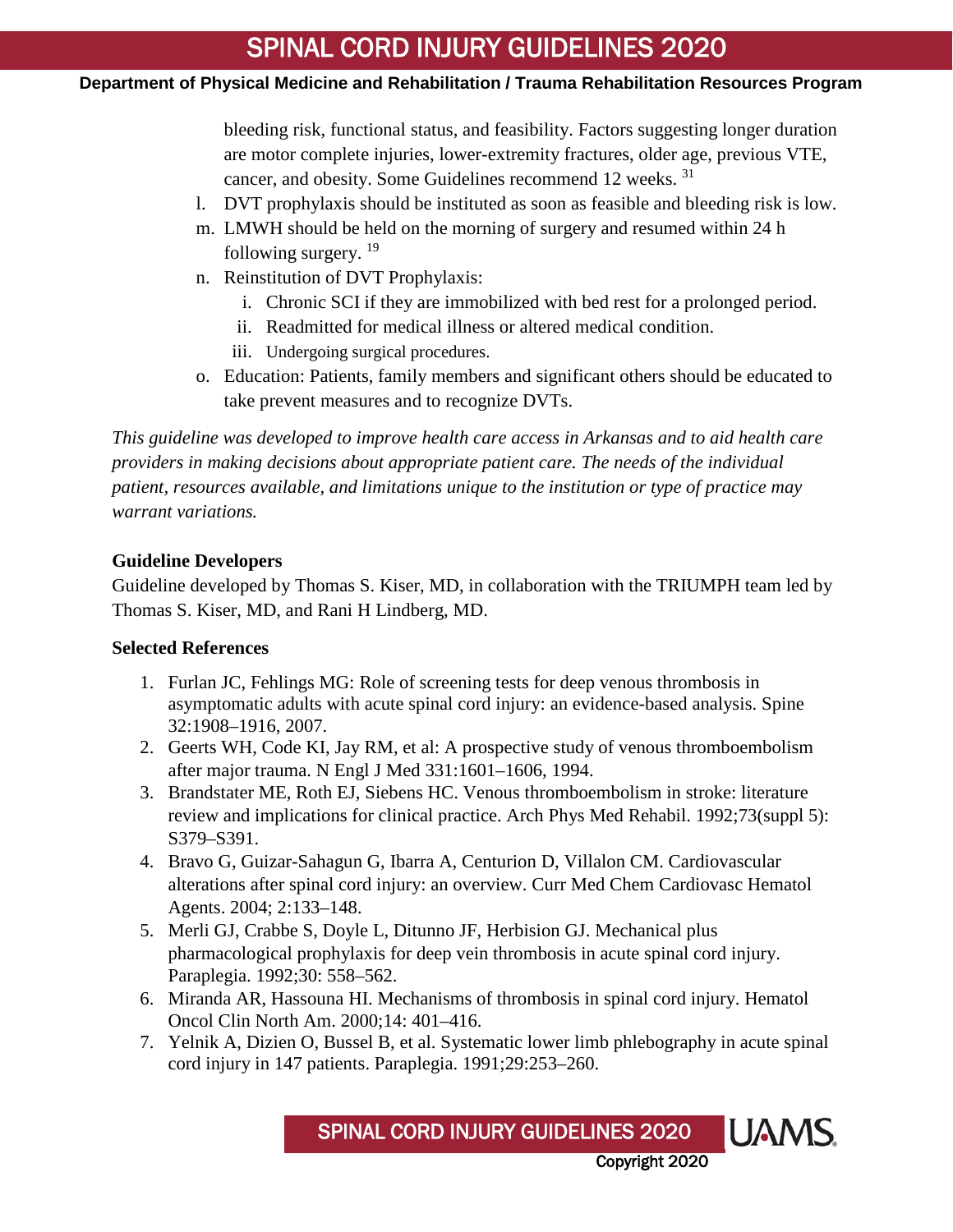## **Department of Physical Medicine and Rehabilitation / Trauma Rehabilitation Resources Program**

- 8. Lim AC, Roth EJ, Green D. Lower limb paralysis: its effect on the recanalization of deep-vein thrombosis. Arch Phys Med Rehabil. 1992;73:331–333.
- 9. Worley, S; Short, S; Dalteparin Vs Low-Dose Unfractionated Heparin for Prophylaxis Against Clinically Evident Venous Thromboembolism in Acute Traumatic Spinal Cord Injury: A Retrospective Cohort Study. J Spinal Cord Med. 2008;31:379–387.
- 10. Furlan, JC Fehlings, MG. Role of Screening Tests for Deep Venous Thrombosis in Asymptomatic Adults With Acute Spinal Cord Injury An Evidence-Based Analysis. Spine 2007;32:1908–1916.
- 11. Goodacre S, Sampson F, Stevenson M, et al: Measurement of the clinical and costeffectiveness of non-invasive diagnostic testing strategies for deep vein thrombosis. Health Technol Assess 10:1168, 2006.
- 12. Teasell RW, Hsieh JT, Aubut JL, Eng JJ, Krassioukov A, Tu L, for the Spinal Cord Injury Rehabilitation Evidence Review Research Team. Venous thromboembolism after spinal cord injury. Arch Phys Med Rehabil 2009;90: 232-45.
- 13. The Medical Letter, January 6, 2014;56(1433):3-4.
- 14. Castelucci LA, et al. Clinical and Safety Outcomes Associated with Treatment of Acute Venous Thromboembolism: A systematic review and Meta –analysis. JAMA 2014:312(11): 1122-1135.
- 15. Chatterjee S, et al Thrombolysis for Pulmonary Embolism and Risk of All-cause Mortality, Major Bleeding and Intracranial Hemorrhage: a Meta-analysis. JAMA 2014: 311(23): 2414-2421.
- 16. Prevention of Thromboembolism in Spinal Cord Injury. Third Edition. Consortium for Spinal Cord Medicine Clinical Practice Guidelines 2016.
- 17. McGown, KE, et Al. Reducing the hospital burden of heparin-induced thrombocytopenia: impact of an avoid-heparin program. 2016 Jan 27. pii: blood-2015-07-660001. [Epub ahead of print]
- 18. Decosus H, Leizorovicz A, Parent F, et al. A clinical trial of vena caval filters in the prevention of pulmonary embolism in patient with proximal deep-vein thrombosis. NEJM 338(1998): 409-415.
- 19. Christie S, Thiabult-Halman G, Casha S. Acute Pharmacological DVT Prophylaxis after Spinal Cord Injury. JOURNAL OF NEUROTRAUMA 28:1509–1514 (August 2011)
- 20. Davies GC, Salzman EW. 1979. The pathogenesis of deep vein thrombosis. In: Venous and Arterial Thrombosis: Pathogenesis, Diagnosis, Prevention, and Therapy. Joist JH, Sherman LA, eds. New York: Grune & Stratton:1–22.
- 21. Carabasi RA, Moritz MJ, Jarrell BE. 1987. Complications encountered with the use of the Greenfield filter. Am J Surg;154(2):163–68.
- 22. Maung AA, Schuster KM, Kaplan LJ, et al. 2011. Risk of venous thromboembolism after spinal cord injury: Not all levels are the same. J Trauma;71(5):1241–45.
- 23. Matsumoto S, Suda K, Iimoto S, et al. 2015. Prospective study of deep vein thrombosis in patients with spinal cord injury not receiving anticoagulant therapy. Spinal Cord;53(4):306–9.
- 24. Giorgi-Pierfranceschi M, Donadini MP, Dentali F, et al. 2013. The short- and long-term risk of venous thromboembolism in patients with acute spinal cord injury: a prospective cohort study. Thromb Haemost;109(1):34–38.

SPINAL CORD INJURY GUIDELINES 2020

Copyright 2020

**UAMS**